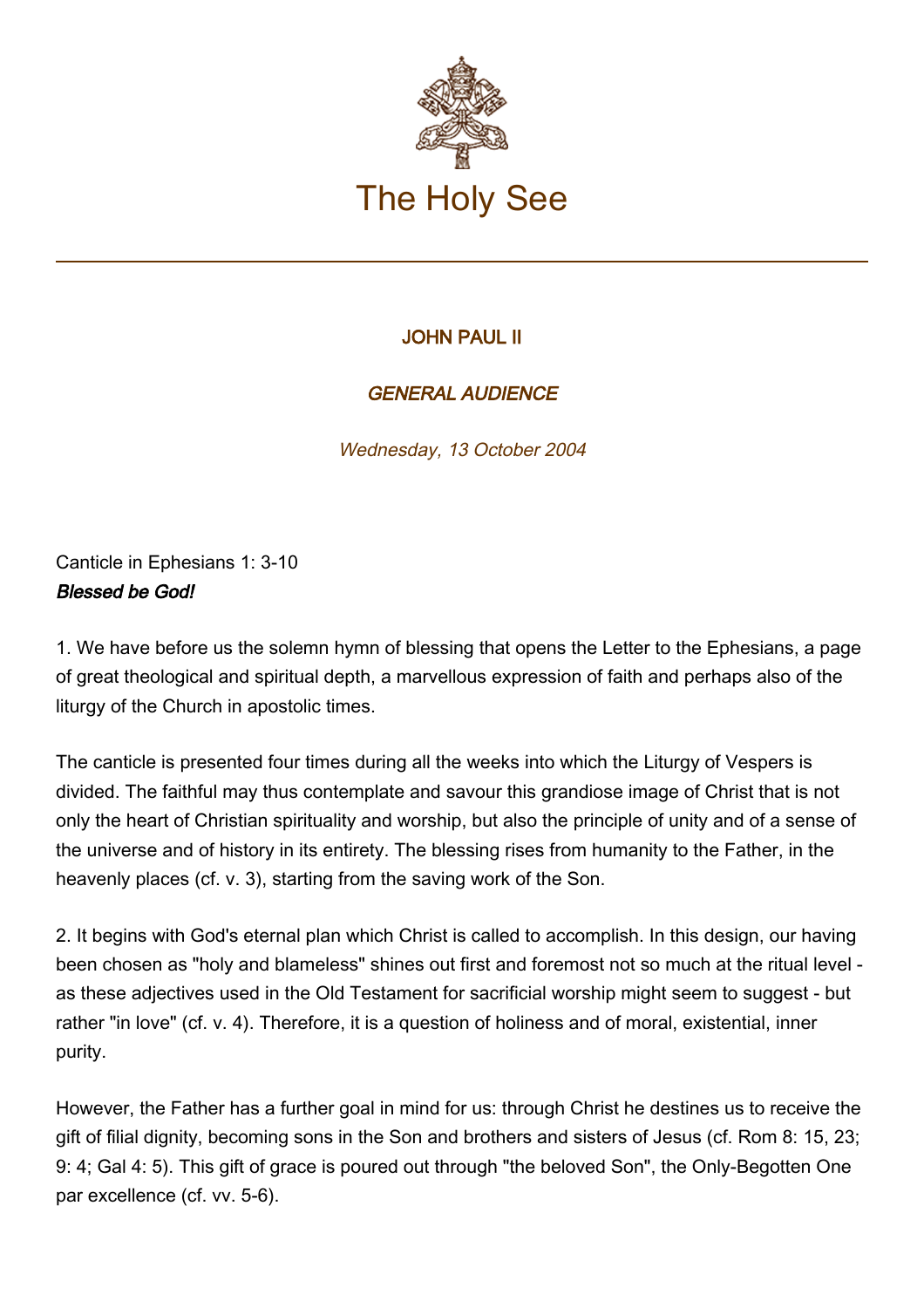3. It is in this way that the Father works a radical transformation in us: our complete liberation from evil, "redemption though [the] blood" of Christ, "the forgiveness of our trespasses" through "the riches of his grace" (cf. v. 7). Christ's sacrifice on the Cross, a supreme act of love and solidarity, bathes us in superb light, "wisdom and insight" (cf. v. 8). We are transfigured creatures: our sin taken away, we fully know the Lord. And since knowledge, in biblical terms, is an expression of love, it introduces us more deeply into the "mystery" of the divine will (cf. v. 9).

4. A "mystery", namely, a transcendent and perfect project that contains a wonderful saving plan: "to unite all things in him [Christ], things in heaven and things on earth" (v. 10). The Greek text suggests that Christ has become the *kefalaion*, that is, the cardinal point, the central axis on which the whole of creation converges and acquires meaning. The same Greek word refers to another, dear to the Letters to the Ephesians and to the Colossians: kefalé, "head", which indicates the role carried out by Christ in the Body of the Church.

Here the gaze is broader and more universal, although it includes the more specific ecclesial dimension of Christ's work. He reconciled "to himself all things, whether on earth or in heaven, making peace by the blood of his cross" (Col 1: 20).

5. Let us end our reflection with a prayer of praise and thanksgiving for the redemption that Christ brought about in us. We do so with the words of a text that has been preserved on an ancient papyrus of the fourth century.

"We call on you, Lord God. You know all things, nothing escapes you, O Master of Truth. You have created the universe and you keep watch over every being. You guide on the path of truth those who walk in the darkness and the shadow of death. You desire to save all people and make them know the truth. All together, we offer you praise and hymns of thanksgiving".

The person praying continues: "You have redeemed us, with the precious and immaculate Blood of your Only Son, from all aberrations. You have released us from the devil and have obtained for us glory and freedom. We were dead and you have caused us, body and soul, to be reborn in the Spirit. We were unclean, and you have purified us. We pray therefore, Father of mercies and God of every consolation: strengthen us in our vocation, in adoration and in faithfulness".

The prayer ends with the invocation: "Fortify us, O benevolent Lord, with your strength. Illuminate our souls with your consolation.... Grant us to look at, seek and contemplate the goods of heaven and not those of the earth. Thus, by the power of your grace, glory will be rendered to the Almighty and most holy power worthy of all praise, in Jesus Christ, the beloved Son, with the Holy Spirit, for ever and ever. Amen" (A. Hamman, Preghiere dei Primi Cristiani, Milan 1955, pp. 92-94).